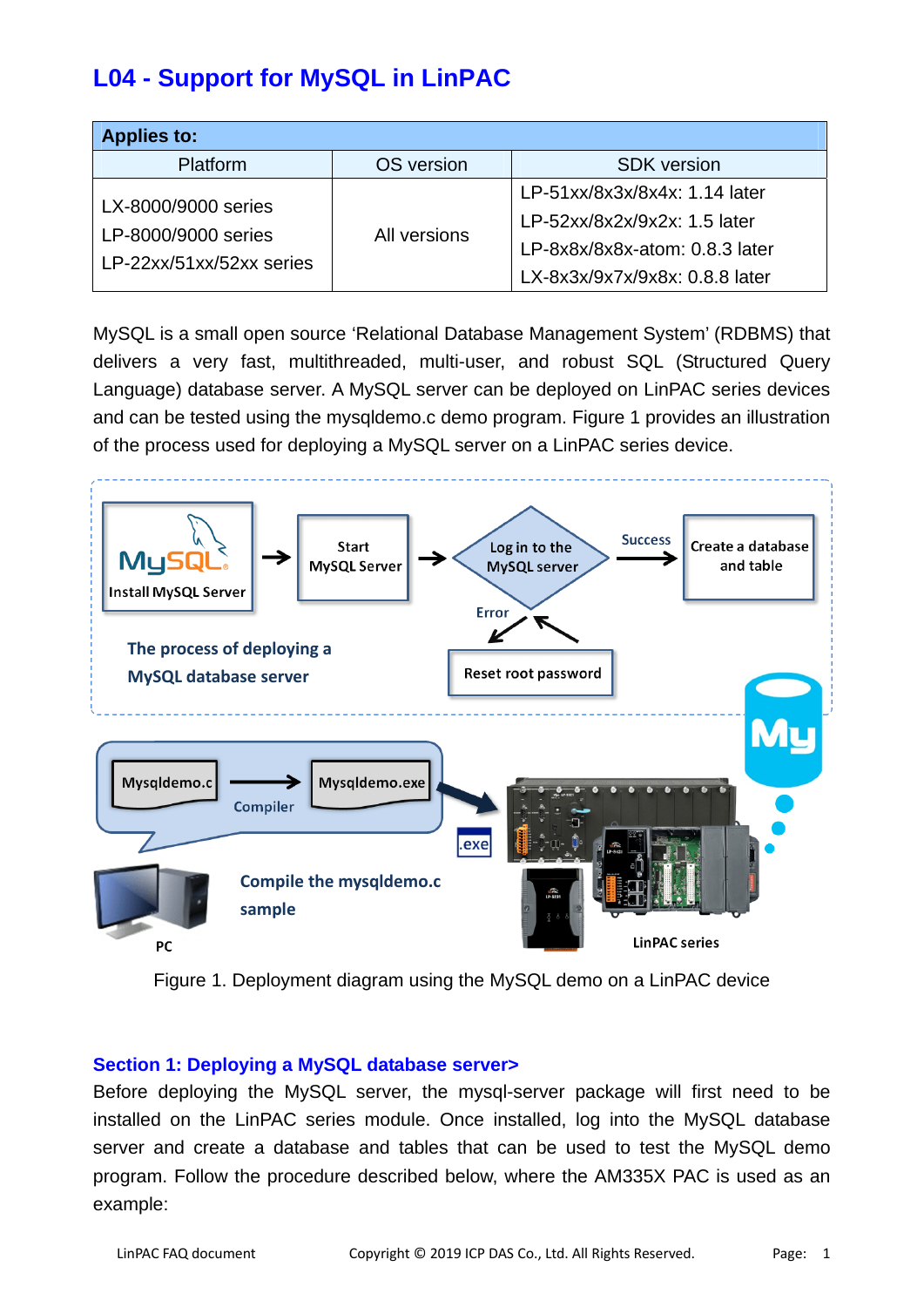# **Install the MySQL server**

Step 1: Use the following command to upgrade the package lists.

**Command:** sudo apt-get update

Step 2: Use the following command to install the mysql-server package.

**Command:** sudo apt-get install mysql-server

# **Start the MySQL service**

Step 1: Use the following command to start the MySQL service, as illustrated in Figure 2.

#### **Command:** sudo start mysql

Step 2: Use the '**netstat**' command to verify that the MySQL server is active. The MySQL server should listen on port 3306 by default, as illustrated in Figure 2.

**Command:** netstat -tnl | grep 3306



Figure 2. Confirm that the MySQL database server is active

# **Log into the MySQL database server**

Use the following command to log into the MySQL database server. Enter the default ID '**root**' and the password '**root**' to log in, as illustrated in Figure 3.

**Command:** mysql -u root –p



## Figure 3. Logging into the MySQL database server

**Note:** If an error message is displayed after logging into the account, stop the MySQL service and reset the root password.

ERROR 1045 (28000): Access denied for user 'root'@'localhost' (using password: No) ERROR 1045 (28000): Access denied for user 'root'@'localhost' (using password: Yes)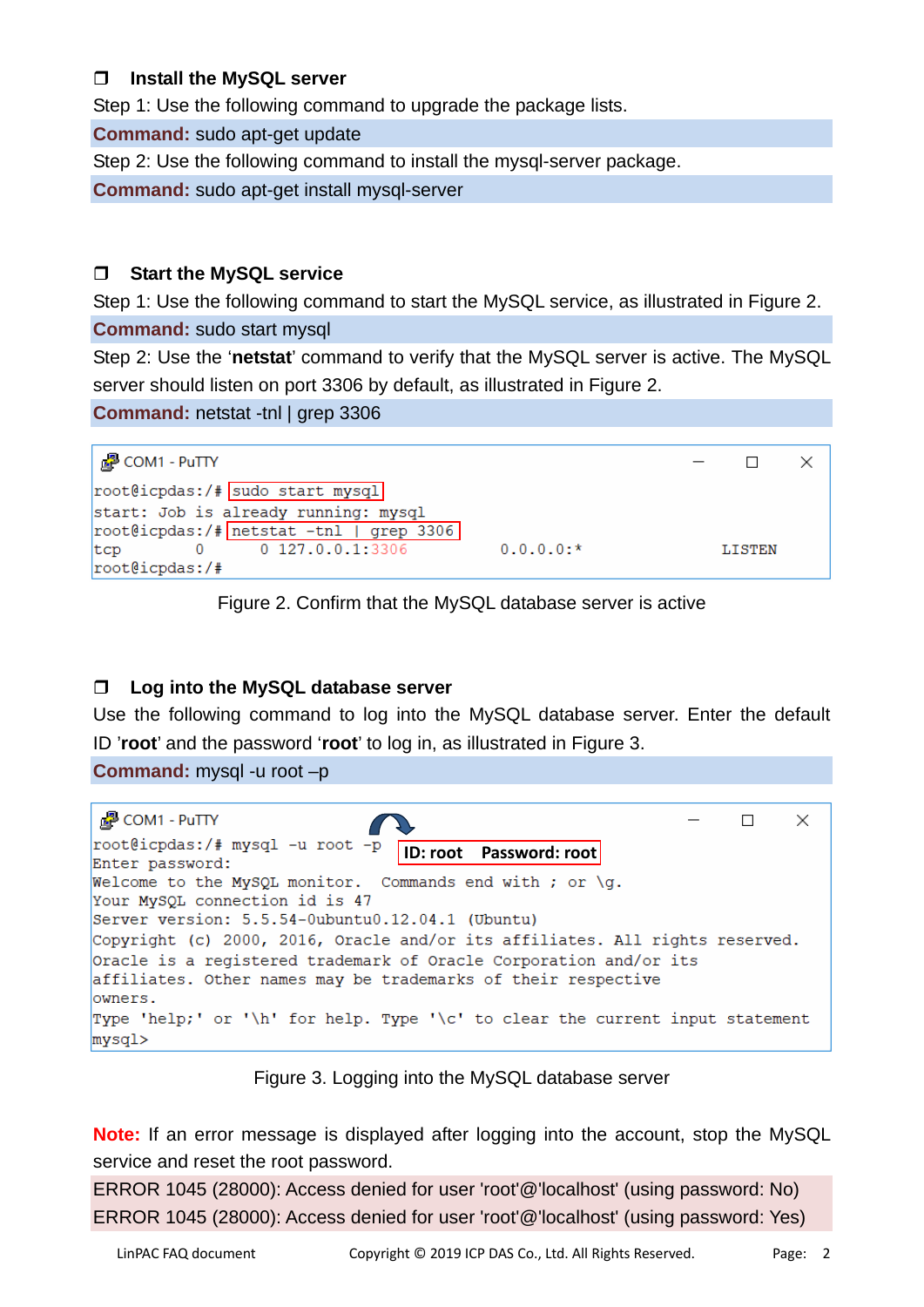# **Reset the root password**

Step 1: Use the following command to stop the MySQL service, as illustrated in Figure 4.

#### **Command:** sudo stop mysql

Step 2: Use the following command to skip the grant tables to access the MySQL database server, as illustrated in Figure 4.

**Command:** mysqld\_safe --skip-grant-tables &

```
图 COM1 - PuTTY
                                                                       \Box\timesroot@icpdas:/# sudo stop mysql
mysql stop/waiting
root@icpdas:/# sudo mysqld safe --skip-grant-tables &
[1] 1720
root@icpdas:/# 180720 10:09:22 mysqld safe Can't log to error log and syslog at
Remove all --log-error configuration options for --syslog to take effect.
180720 10:09:22 mysqld safe Logging to '/var/log/mysgl/error.log'.
180720 10:09:22 mysqld safe Starting mysqld daemon with databases from /var/lib
/mysql
```
# Figure 4. Resetting the MySQL root password

Step 3: Enter the 'mysql -u root' command to log into the MySQL database server and then modify the root password, as illustrated in Figure 5.

```
mysql> use mysql;
Reading table information for completion of table and column names
You can turn off this feature to get a quicker startup with -A
Database changed
mysql> update user set password=PASSWORD("rootpw") where user="root";
Query OK, 4 rows affected (0.02 sec)
Rows matched: 4 Changed: 4 Warnings: 0
mysql> flush privileges;
Query OK, 0 rows affected (0.00 sec)
```
Figure 5. Modifying the MySQL root password.

Step 4: Restart the MySQL service and log in to the MySQL database server using the new password, as illustrated in Figure 6.

```
root@icpdas:~# sudo stop mysql
mysql stop/waiting
root@icpdas:~# sudo start mysql
mysql start/running, process 2032
root@icpdas:~# mysql -u root -p
Enter password:
Welcome to the MySQL monitor. Commands end with ; or \g.
```
## Figure 6. Restarting the MySQL service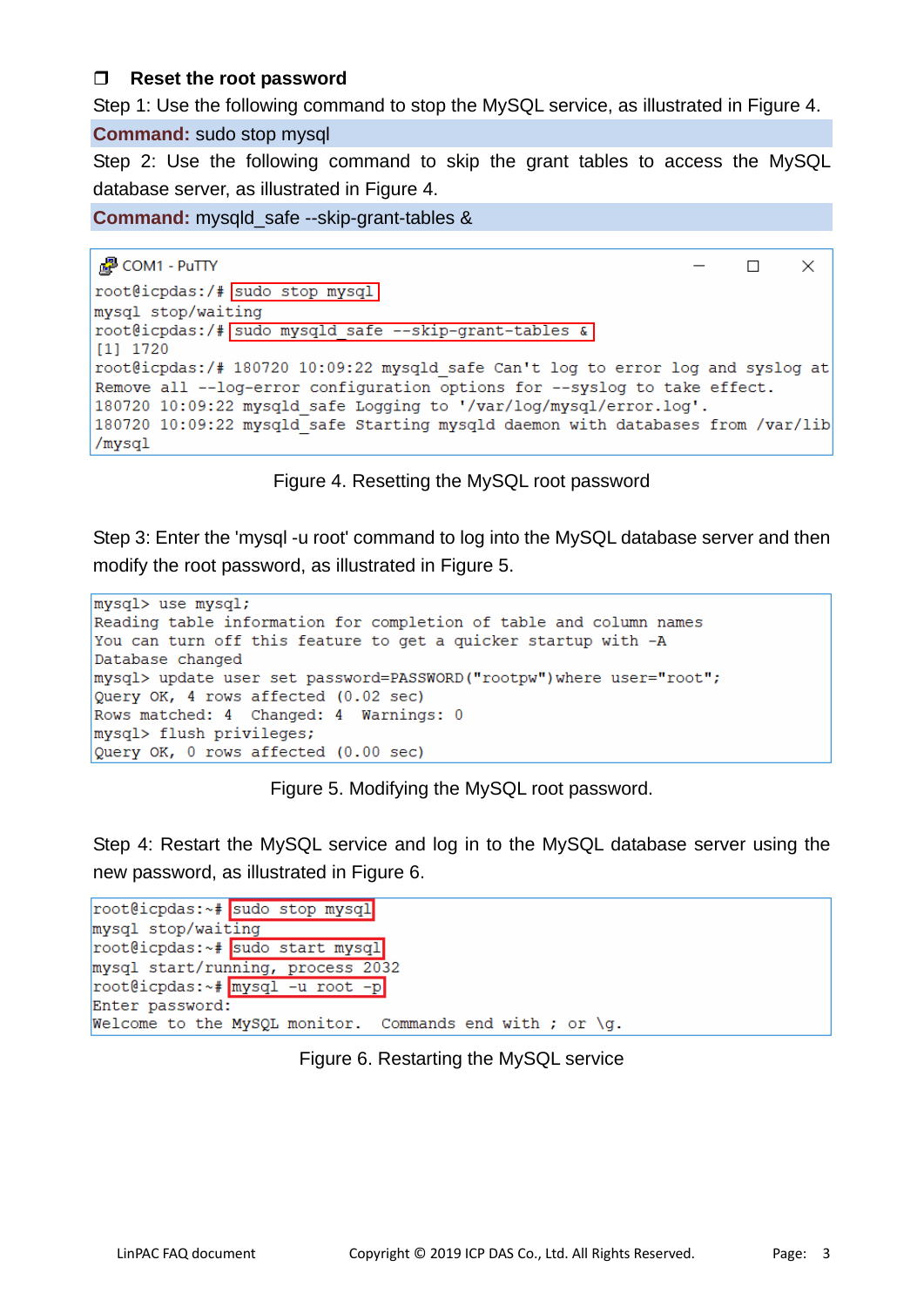# **Create databases and tables**

Create the necessary databases and tables in the database server so that the MySQL demo program can be tested, as illustrated in Figure 7.

```
mysql> create database icpdasDB:
Query OK, 1 row affected (0.00 sec)
mysql> use icpdasDB
Database changed
mysql> create table icpdasDB table (Model Name char (20), Number of slot int);
Query OK, 0 rows affected (0.00 \text{ sec})mysql> insert into icpdasDB table (Model Name, Number of slot) values ('LP-5231','1');
Query OK, 1 row affected (0.01 \text{ sec})mysql> insert into icpdasDB table (Model Name, Number of slot) values ('LP-8421','4');
Query OK, 1 row affected (0.00 sec)
```
Figure 7. Creating a database and table

More information regarding MySQL commands can be found at:<https://dev.mysql.com/doc/>

# **Section 2: Compile the mysqldemo.c demo program**

Install the LinPAC AM335x SDK from the LinPAC CD or from the ICP DAS FTP site, and follow the procedure described below to compile the demo program. Refer to the mysqldemo.c file in the C:\cygwin\LinPAC\_AM335x\_SDK\examples\mysql\ folder for more information.

Step 1: Double-click the 'LinPAC\_AM335x Environment' icon to compile the applications.

Step 2: Use the following command to change the path, as illustrated in Figure 8.

**Command:** cd C:\cygwin\LinPAC\_AM335x\_SDK\examples\mysql\

Step 3: Use the following command to compile the mysqldemo.c program into the mysqldemo.exe executable file, as illustrated in Figure 8.

**Command:** arm-linux-gnueabihf-gcc -I. -I../../../opt/mysql/include -lpthread -lz -lm -lrt -ldl -o mysqldemo.exe mysqldemo.c ../../../opt/mysql/lib/libmysqlclient.a

```
Exit LinPAC_AM335x Environment
```

```
\BoxX
```

```
C:\cygwin\LinPAC AM335x SDK>CMD.EXE /k c:\cygwin\LinPAC AM335x SDK\setenv.bat
-------------        LinPAC        AM335x        SDK        Environment Configure    ------
                : ICPDAS LinPAC AM335x Series
Target
Work Directory : C:\cygwin\LinPAC_AM335x_SDK\
C:\cygwin\LinPAC_AM335x_SDK>cd_C:\cygwin\LinPAC_AM335x_SDK\examples\mysql
C:\cygwin\LinPAC_AM335x_SDK\examples\mysql>arm-linux-gnueabihf-gcc_-I._-I../../
../opt/mysql/include -1pthread -1z -1m -1rt -1d1 -o mysqldemo.exe mysqldemo.c.
1.7.7. /opt/mysql/lib/libmysqlclient.a
C:\cygwin\LinPAC AM335x SDK\examples\mysql>
```
# Figure 8. Compiling the mysqldemo.c file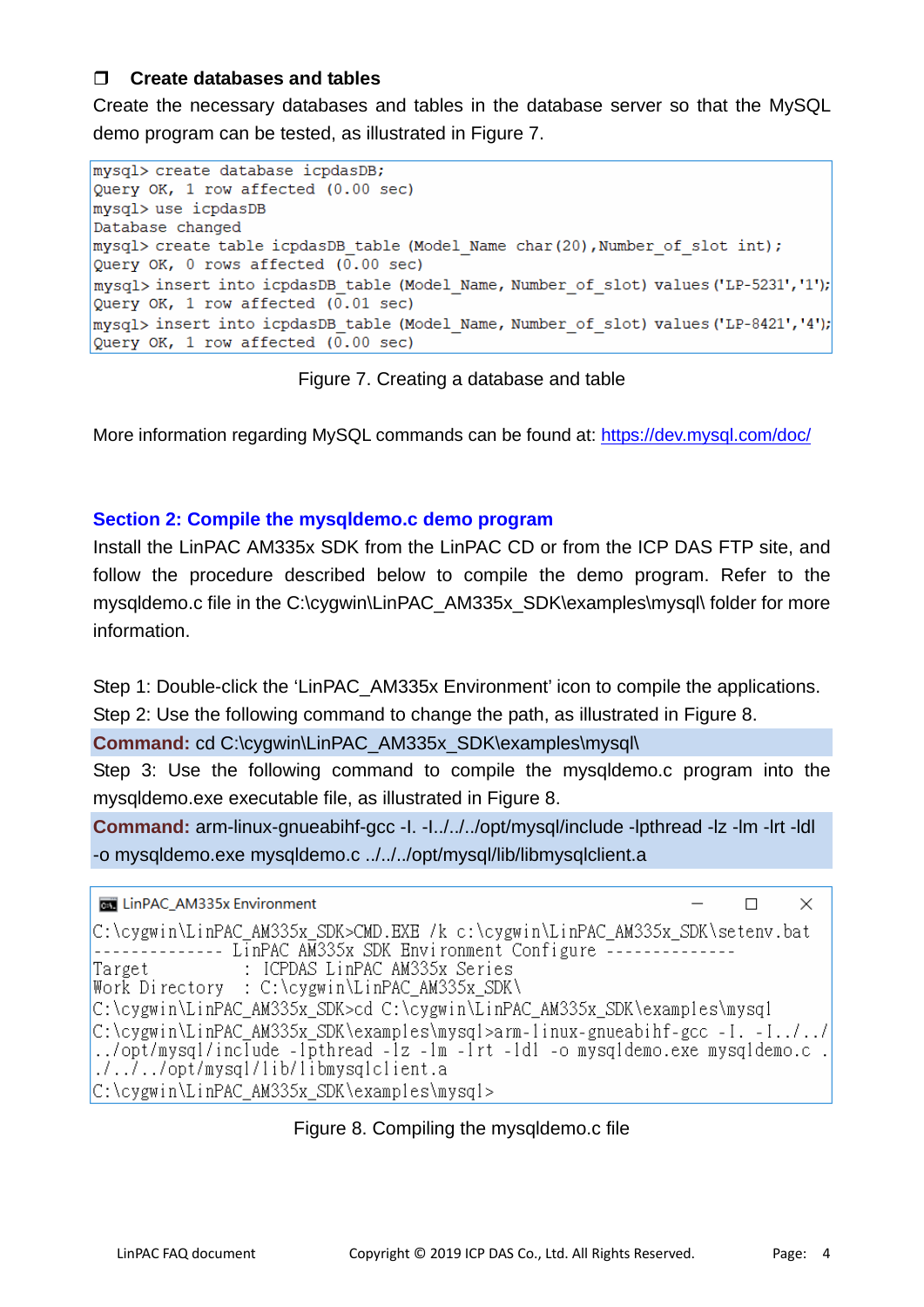## **Section 3: Execute the mysqldemo.exe file**

Create the database and table on both the local and the remote hosts, as illustrated in Figure 9. Use the mysqldemo.exe demo program to read a table data from the local host or from a remote database. The process can be divided into two steps, which are described below:



Figure 9. Creating a database and table

(1) Transfer the mysqldemo.exe file to the LinPAC module and change the permissions for the file. Refer to Chapter 4.3.3: 'Execute Demo' of the LinPAC AM335x series user manual for details, which you can download from:

http://ftp.icpdas.com/pub/cd/linpac/napdos/lp-8x2x/user\_manual/linpac-am335x\_user [manual\\_v1.0.pdf](http://ftp.icpdas.com/pub/cd/linpac/napdos/lp-8x2x/user_manual/linpac-am335x_user_manual_v1.0.pdf)

- (2) Execute the 'mysqldemo.exe' file to read the MySQL database table.
- $\Box$  Use the following command to connect to the MySQL database on the local host and read the table data from the database, as illustrated in Figure 10.

**Command:** ./mysqldemo.exe -u <ID> -p <PW> -d <database name> -t <table name>



Figure 10. Displaying the table data from the database on the local host